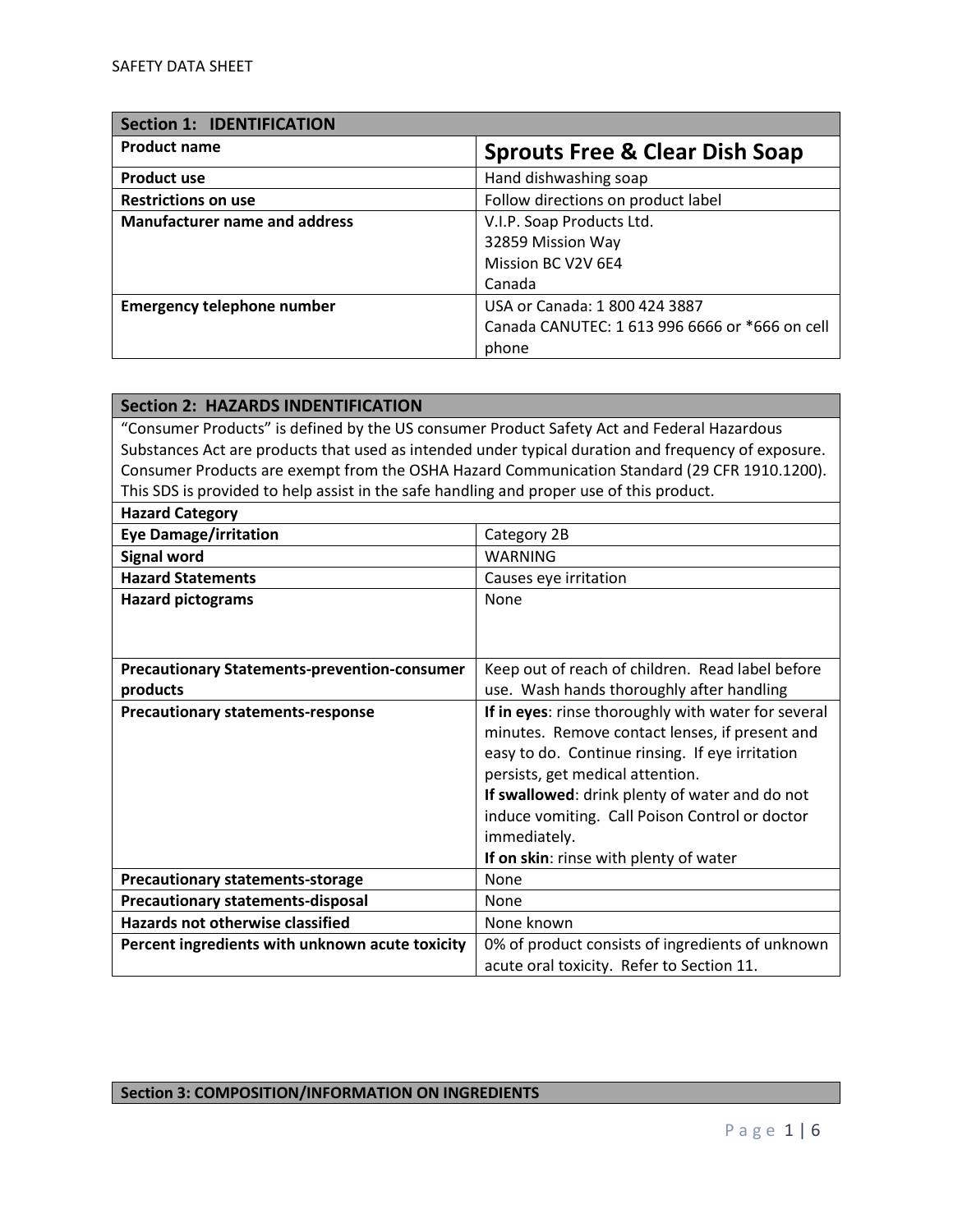| Ingredient                | CAS#       | Weight % |
|---------------------------|------------|----------|
| Iaureth sulfate<br>Sodium | 68585-34-2 | 10-20    |

| <b>Section 4: FIRST AID MEASURES</b>       |                                                      |
|--------------------------------------------|------------------------------------------------------|
| Eye contact                                | Flush eyes with cool water immediately. Get          |
|                                            | medical attention if irritation develops or persists |
| <b>Skin contact</b>                        | Rinse thoroughly with plenty of water. Get           |
|                                            | medical attention if irritation or rash develops or  |
|                                            | persists                                             |
| Ingestion                                  | Drink 1 or 2 glass of water immediately. Do not      |
|                                            | induce vomiting. Get medical attention               |
|                                            | immediately if symptoms occur                        |
| <b>Inhalation</b>                          | Move to fresh air. If breathing is affected contact  |
|                                            | a physician                                          |
| Most important symptoms/effects, acute and | None under normal use conditions                     |
| delayed                                    |                                                      |
| <b>Note to Physician</b>                   | Treat symptomatically                                |

| <b>Section 5: FIRE FIGHTING MEASURES</b>       |                                                  |
|------------------------------------------------|--------------------------------------------------|
| Suitable extinguishing media                   | Water, dry chemical, carbon dioxide, alcohol-    |
|                                                | resistant foam                                   |
| Unsuitable extinguishing media                 | Not available                                    |
| Specific hazard arising from the chemical      | Product is not flammable, not explosive          |
| mixture                                        |                                                  |
| <b>Hazardous Combustion Products</b>           | Not available                                    |
| <b>Protective Equipment and precaution for</b> | Wear full protective clothing and self-contained |
| <b>Firefighters</b>                            | breathing apparatus pressure demand,             |
|                                                | MSHA/NIOSH approved and full protective gear     |

| <b>Section 6: ACCIDENTAL RELEASE MEASURES</b> |                                                  |
|-----------------------------------------------|--------------------------------------------------|
| <b>Personal precautions</b>                   | Wear appropriate personal protective equipment   |
| Advice for emergency responders               | Use personal protective equipment as required    |
| <b>Environmental precautions</b>              | Avoid entry into lakes, streams, ponds or public |
|                                               | waterways                                        |
| <b>Methods for containment</b>                | Material may be slippery if spilled and wet.     |
|                                               | Prevent spill from entering a waterway. Prevent  |
|                                               | further leakage or spillage if safe to do so.    |
| <b>Method for cleaning up</b>                 | Sweep up and shovel into suitable containers for |
|                                               | disposal. Dispose of in accordance with local    |
|                                               | regulations.                                     |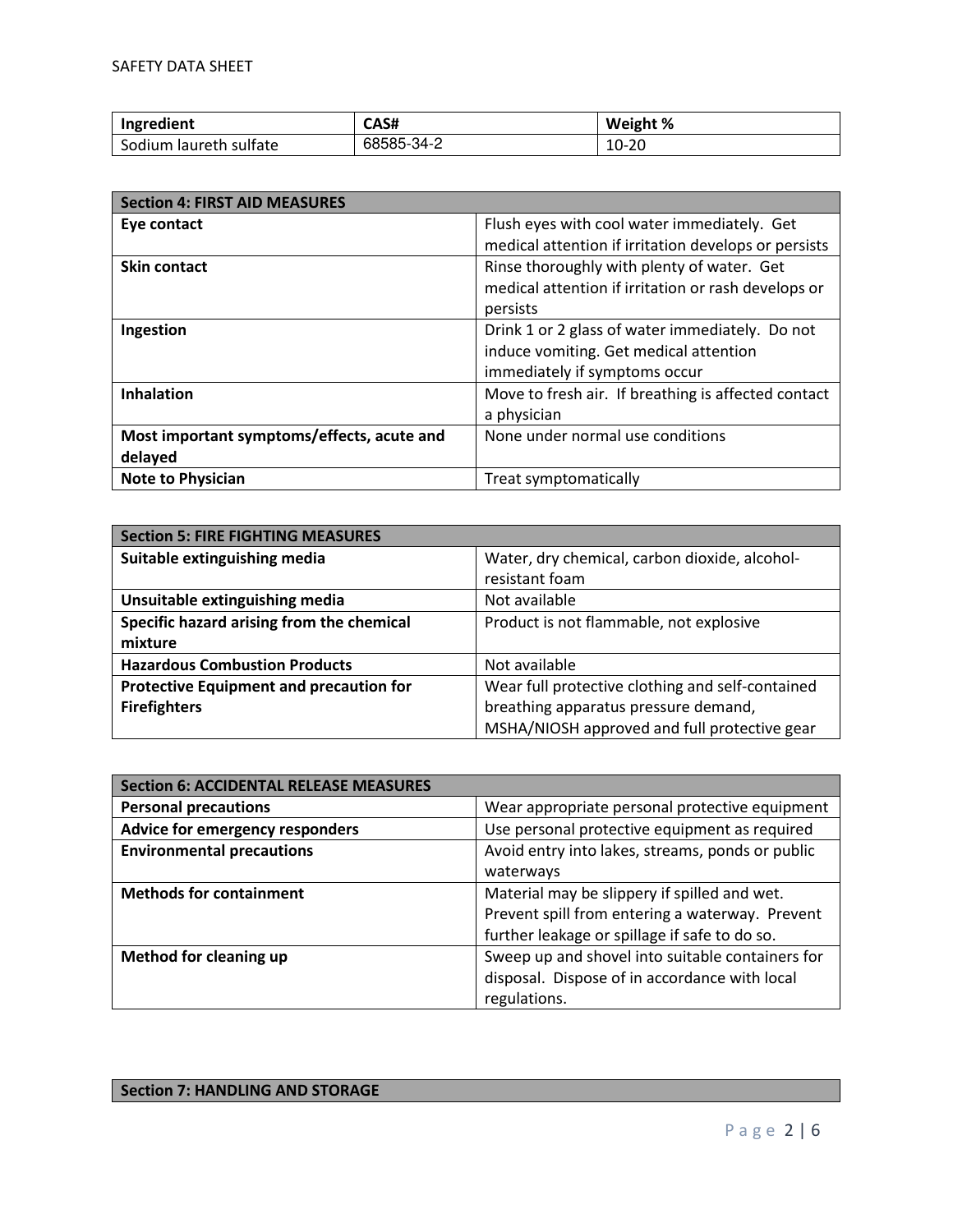| Safe handling         | Wear personal protective equipment as required.  |
|-----------------------|--------------------------------------------------|
|                       | Use as directed on product label. Keep container |
|                       | closed when not in use. Do not return spills to  |
|                       | original container for reuse. Do not reuse       |
|                       | container to store beverage. Wash thoroughly     |
|                       | after handling.                                  |
| Safe storage          | Keep out of reach of children and pets. Store in |
|                       | original container in a dry, cool and well-      |
|                       | ventilated area away from direct sunlight and    |
|                       | incompatible materials, food and drink. Keep     |
|                       | container closed when not in use                 |
| Incompatible products | None known                                       |

| <b>Section 8: EXPOSURE CONTROL/PERSONAL PROTECTION</b> |                                                    |
|--------------------------------------------------------|----------------------------------------------------|
| <b>Exposure limits</b>                                 | None known                                         |
| <b>Engineering measures</b>                            | N/A                                                |
| <b>Personal Protective Equipment</b>                   |                                                    |
| <b>Respiratory protection</b>                          | None required under normal conditions and as       |
|                                                        | long as product is used as directed. In case of    |
|                                                        | insufficient ventilation wear suitable respiratory |
|                                                        | equipment.                                         |
| Eye protection                                         | No special protective equipment required for       |
|                                                        | household setting. Use appropriate eye             |
|                                                        | protection as needed in case of splash hazard      |
| <b>Skin protection</b>                                 | Gloves may be worn for protection                  |
| <b>Hygiene Measures</b>                                | Handle with good industrial hygiene and safety     |
|                                                        | practice                                           |

| <b>Section 9: PHYSICAL AND CHEMICAL PROPERTIES</b> |                                       |
|----------------------------------------------------|---------------------------------------|
| Physical state at 20°C                             | Viscous liquid                        |
| Appearance                                         | Colorless to light amber liquid       |
| Odor                                               | Typical plant-derived surfactant odor |
| <b>Odor threshold</b>                              | Not available                         |
| рH                                                 | 7-9 direct                            |
| <b>Melting point</b>                               | Not available                         |
| <b>Freezing point</b>                              | Not available                         |
| Initial boiling point and boiling range            | Not available                         |
| <b>Flash point</b>                                 | Not available. Aqueous solution       |
| <b>Evaporation rate</b>                            | Not available                         |
| Flammability (solid, gas)                          | Not flammable                         |
| <b>Flammability limits in air</b>                  | Not available                         |
| <b>Upper flammability limit</b>                    | Not applicable                        |
| Lower flammability limit                           | Not applicable                        |
| Vapor pressure (mmHg)                              | Not available                         |
| Vapor density (air=1)                              | Not available                         |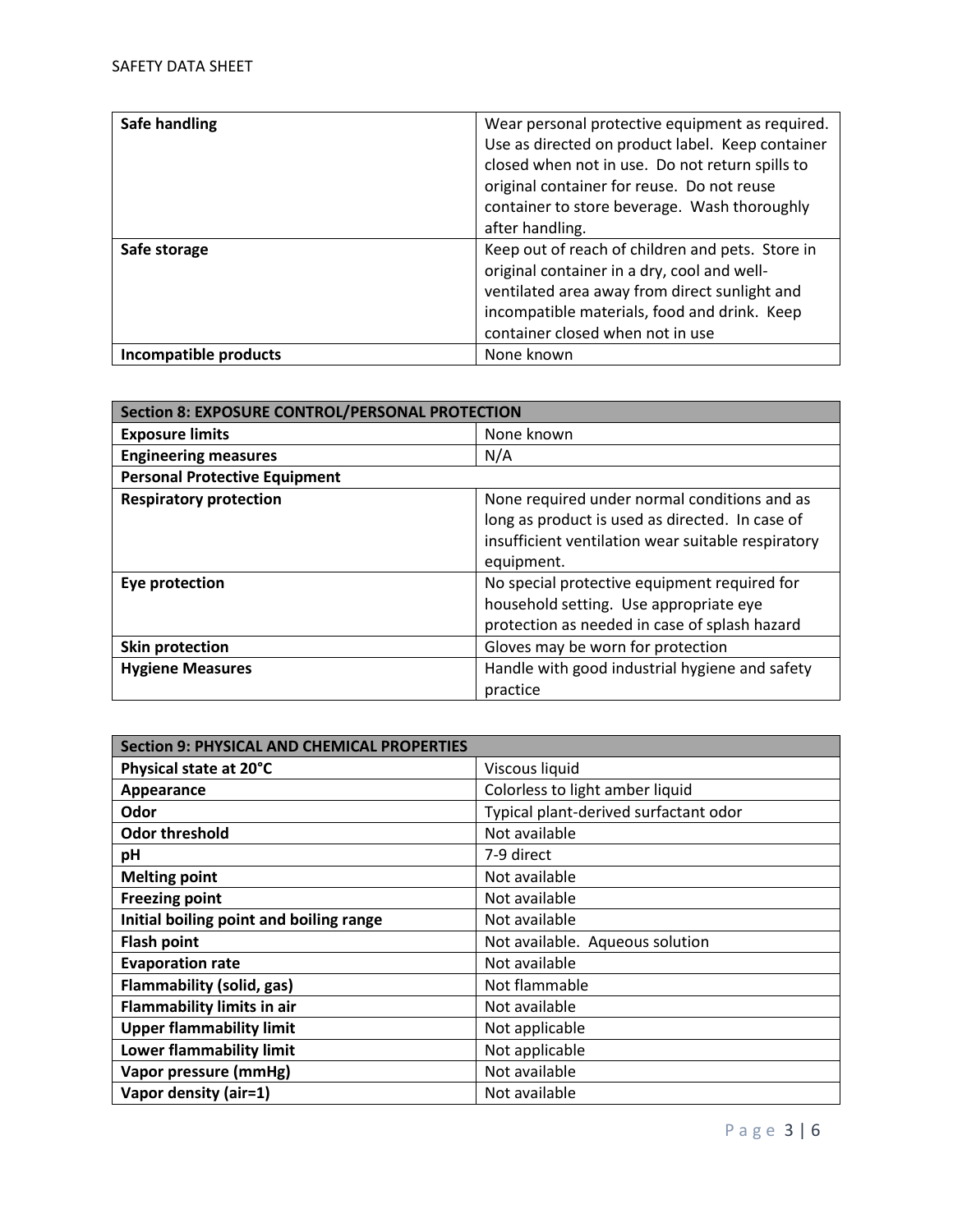| Specific gravity (water=1)/Bulk density | $1.02 - 1.04$ g/mL                         |
|-----------------------------------------|--------------------------------------------|
| <b>Relative density</b>                 | Not available                              |
| Solubility in water                     | Soluble                                    |
| Solubility in other solvents            | Not available                              |
| Partition coefficient: n-octanol/water  | Not available                              |
| <b>Autoignition temperature</b>         | Not available                              |
| <b>Decomposition temperature</b>        | Not available                              |
| Viscosity (cPs)                         | 500-800                                    |
| VOC content (%)                         | Product complies with US state and federal |
|                                         | regulations for VOC content in consumer    |
|                                         | products                                   |

| <b>Section 10: STABILITY AND REACTIVITY</b> |                                                   |
|---------------------------------------------|---------------------------------------------------|
| Reactivity                                  | None under normal use conditions                  |
| <b>Chemical stability</b>                   | Stable under normal conditions of use and         |
|                                             | storage                                           |
| <b>Hazardous reactions</b>                  | None known                                        |
| <b>Conditions to avoid</b>                  | None under normal processing                      |
| <b>Material to avoid</b>                    | None in particular                                |
| Incompatible materials                      | Should not mix with other household chemicals,    |
|                                             | acids, strong oxidizers or reducing agents unless |
|                                             | specifically provided for in the use directions.  |
| <b>Hazardous decomposition products</b>     | None known                                        |

| <b>Section 11: TOXICOLOGICAL INFORMATION</b>                             |                                     |
|--------------------------------------------------------------------------|-------------------------------------|
| <b>Potential routes of exposure:</b>                                     |                                     |
| <b>Inhalation</b>                                                        | No known effect                     |
| <b>Skin contact</b>                                                      | May irritate skin                   |
| Ingestion                                                                | No known effect                     |
| Eye contact                                                              | Causes serious eye irritation       |
| Delayed, immediate, or chronic effects from short and long-term exposure |                                     |
| <b>Acute toxicity</b>                                                    | No known effect                     |
| <b>Skin corrosion/irritation</b>                                         | May irritate skin                   |
| Serious eye damage/eye irritation                                        | Causes serious eye irritation       |
| <b>Skin sensitization</b>                                                | No known effect                     |
| <b>Respiratory sensitization</b>                                         | No known effect                     |
| <b>Germ cell mutagenicity</b>                                            | Not classified based on ingredients |
| <b>Neurological effects</b>                                              | No known effect                     |
| <b>Reproductive toxicity</b>                                             | No known effect                     |
| <b>Developmental toxicity</b>                                            | No known effect                     |
| <b>Teratogenicity</b>                                                    | No known effect                     |
| <b>STOT-single exposure</b>                                              | No known effect                     |
| <b>STOT-repeated exposure</b>                                            | No known effect                     |
| <b>Target organ effects</b>                                              | No known effect                     |
| <b>Aspiration hazard</b>                                                 | No known effect                     |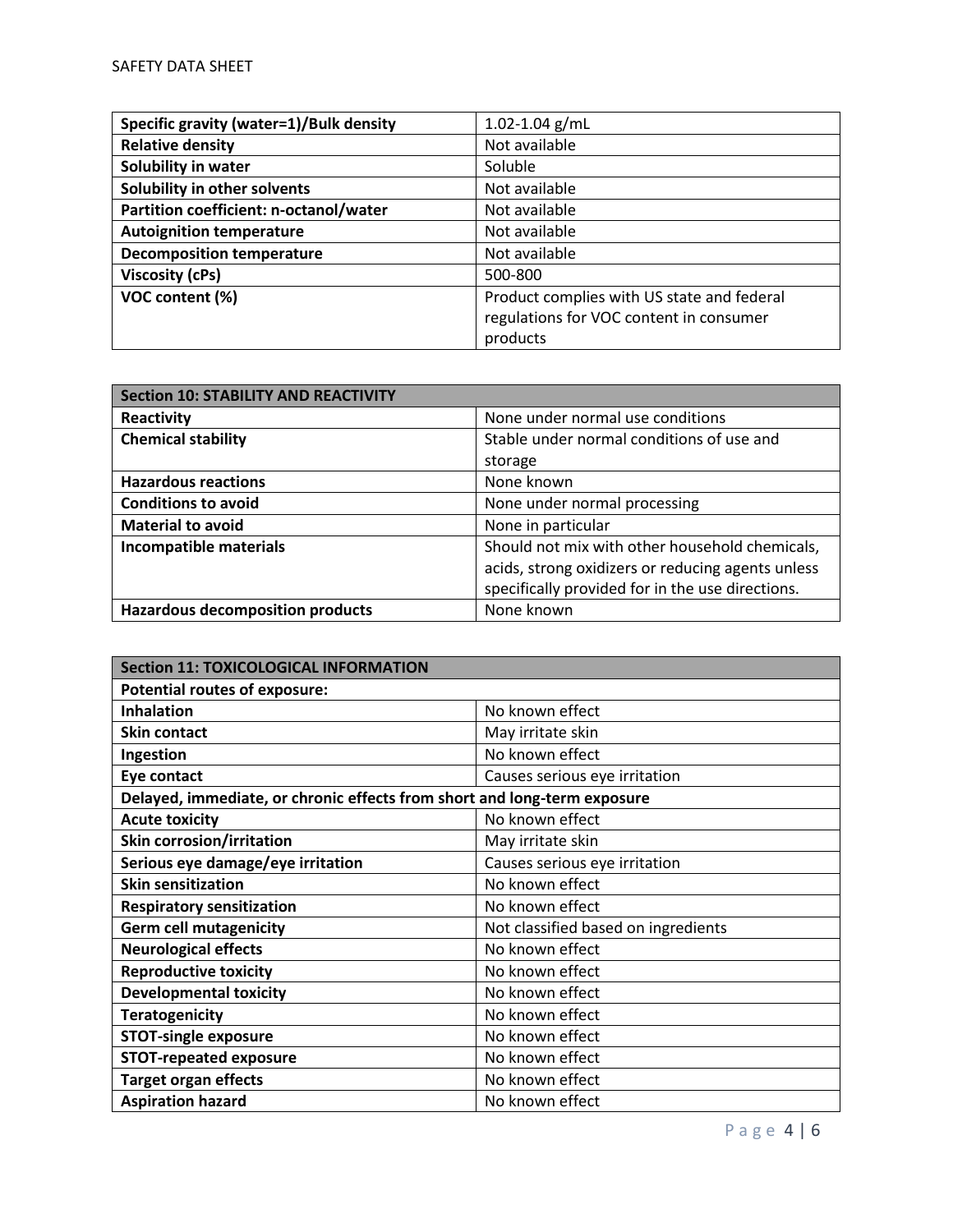| $\sim$<br>----<br>.<br>-No<br>-ure<br>w<br>.<br>ししし<br>. . |
|------------------------------------------------------------|
|------------------------------------------------------------|

**Components information:** 

| <b>Chemical names</b> | CAS#       | LD <sub>50</sub> Oral | LD <sub>50</sub> Dermal | <b>LC50 Inhalation</b> |
|-----------------------|------------|-----------------------|-------------------------|------------------------|
| Sodium laureth        | 68585-34-2 | 1700-5000 mg/kg,      | n/a                     | 1.5-1.8 mg/L           |
| sulfate               |            | oral [rat]            |                         | [Pimephales]           |
|                       |            |                       |                         | promelas]              |

| <b>Section 12: ECOLOGICAL INFORMATION</b>                       |                                                |  |
|-----------------------------------------------------------------|------------------------------------------------|--|
| This product is not expected to be hazardous to the environment |                                                |  |
| <b>Ecotoxicity</b>                                              | Not available                                  |  |
| <b>Persistence and degradability</b>                            | Biodegradable based on Sodium laureth sulfate, |  |
|                                                                 | Cocamidopropylamine oxide. None of inorganic   |  |
|                                                                 | ingredients are biodegradable.                 |  |
| <b>Bioaccumulative potential</b>                                | No information available                       |  |
| <b>Mobility in soil</b>                                         | No information available                       |  |
| Other adverse effects, environmental fate                       | No adverse effects expected                    |  |

| <b>Section 13: DISPOSAL CONSIDERATIONS</b> |                                                   |  |
|--------------------------------------------|---------------------------------------------------|--|
| <b>Waste from unused products</b>          | Disposal must be in compliance with applicable    |  |
|                                            | local, state, provincial and federal laws and     |  |
|                                            | regulations. Do not contaminate stormwater        |  |
|                                            | run-off areas.                                    |  |
| <b>Contaminated packaging</b>              | Disposal should be in accordance with applicable  |  |
|                                            | regional, national and local laws and regulations |  |
| California Hazardous waste codes (non-     | 561                                               |  |
| household setting)                         |                                                   |  |
| <b>Connecticut Hazardous Waste Code</b>    | CT <sub>04</sub>                                  |  |
| <b>Washington Hazardous Waste Code</b>     | <b>WT02</b>                                       |  |
| <b>Empty packaging</b>                     | Offer clean container for recycling.<br>Empty &   |  |
|                                            | Replace cap                                       |  |

| <b>Section 14: TRANSPORT INFORMATION</b> |               |  |
|------------------------------------------|---------------|--|
| U.S. DOT                                 | Not regulated |  |
| <b>IMDG</b>                              | Not regulated |  |
| <b>IATA</b>                              | Not regulated |  |
| <b>Canadian TDG</b>                      | Not regulated |  |

| <b>Section 15: REGULATORY INFORMATION</b>  |                                                |
|--------------------------------------------|------------------------------------------------|
| U.S.                                       |                                                |
| <b>Toxic Substances control Act (TSCA)</b> | This product complies with the U.S. Toxic      |
|                                            | Substances Control Act Section 8(b) Inventory. |
|                                            | All components are listed or exempted.         |